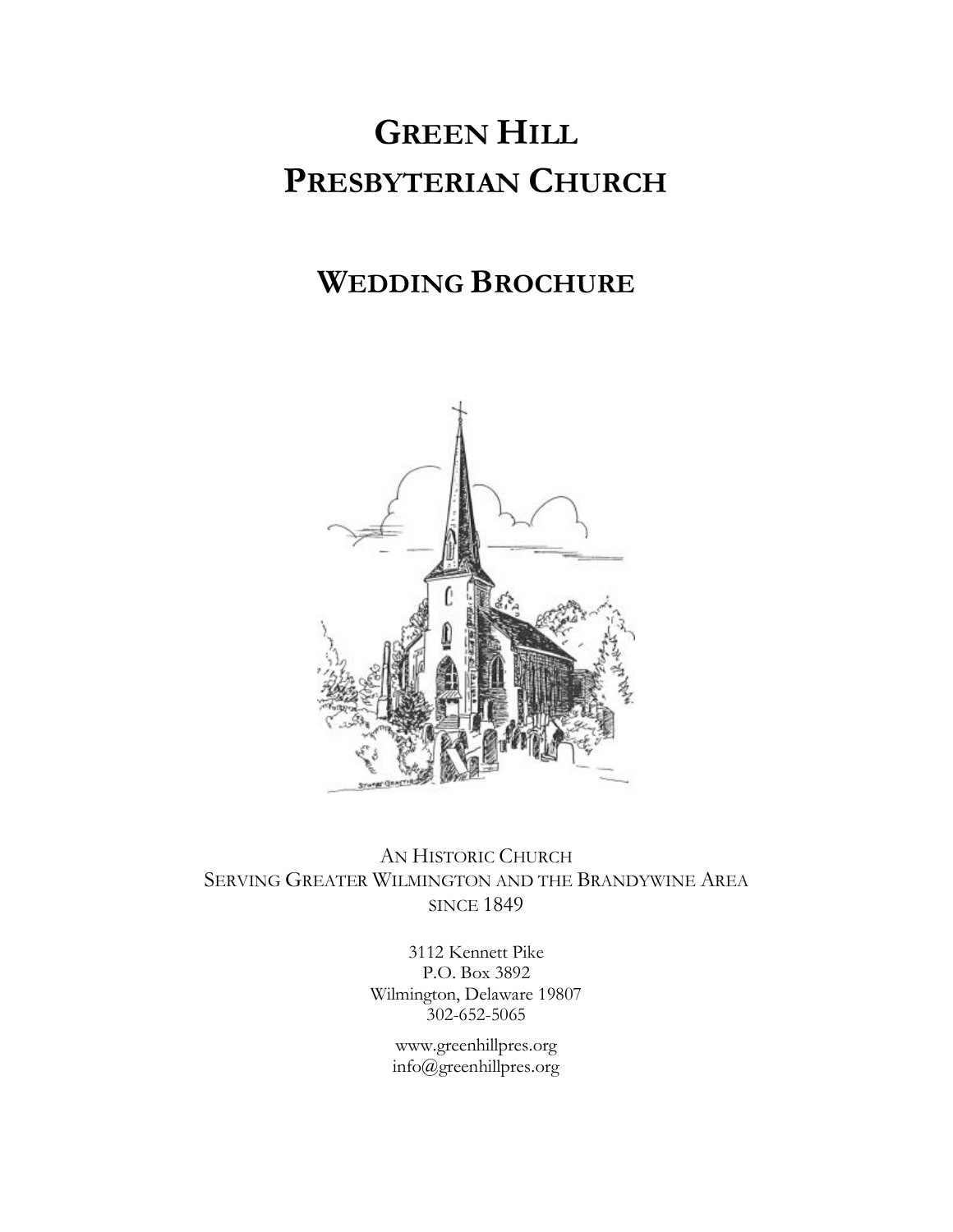### GENERAL INFORMATION IN PREPARATION FOR A WEDDING

The marriage service is one of the great services of the Christian Church and we look forward with joy to working with couples to arrange a service which is right for them. The marriage service is, of course, an act of worship. It is an occasion in which, in the context of the praise of God, the wisdom and counsel of the Scriptures, and the power of prayer, two persons exchange promises and seek God's blessing on their union.

As you plan your wedding ceremony, the following information is provided to assist you. The church staff is here to assist you as well, and they stand ready to provide you help in preparing for your wedding day.

- 1. Weddings at Green Hill Presbyterian Church will be performed for members of the church and their families as well as friends of the church. The Date and time for the wedding (and rehearsal) should be set as early as possible.
- 2. The couple should arrange for a first appointment with the minister who is to conduct the ceremony no later than two months in advance of the wedding ceremony. Usually the minister will meet with the couple on three occasions to plan the service and to provide basic counseling.
- 3. In addition to meeting with the minister, couples are encouraged to seek additional counseling with a professional marriage counselor.
- 4. If you wish to include another minister, priest, or rabbi, please let us know so that we can extend an invitation to that person.
- 5. When music is desired, the church organist is to be consulted and will play the organ and/or piano. The bride and groom should make an appointment with the organist in order to plan appropriate music for the service of worship.
- 6. Decoration of the church is under approval and direction of the coordinators. Flowers and ribbons may be hung (by loops) on pews down the aisle, on the candle sconces, or windowsills as long as no tacks, staples, glue, or tape is used. The Christian sacramental symbols, baptismal font and communion table, may not be moved or obstructed. Candles for sconces and unity candles are supplied by the wedding party. No other candles or open flames are permitted in the sanctuary.
- 7. The use of rice, rose petals, confetti, birdseed, etc. is prohibited either inside or outside the church.
- 8. The pastor will conduct the rehearsal. The organist will assist with music. The wedding coordinators will be present to help clarify certain procedures. The entire wedding party is to be at the rehearsal.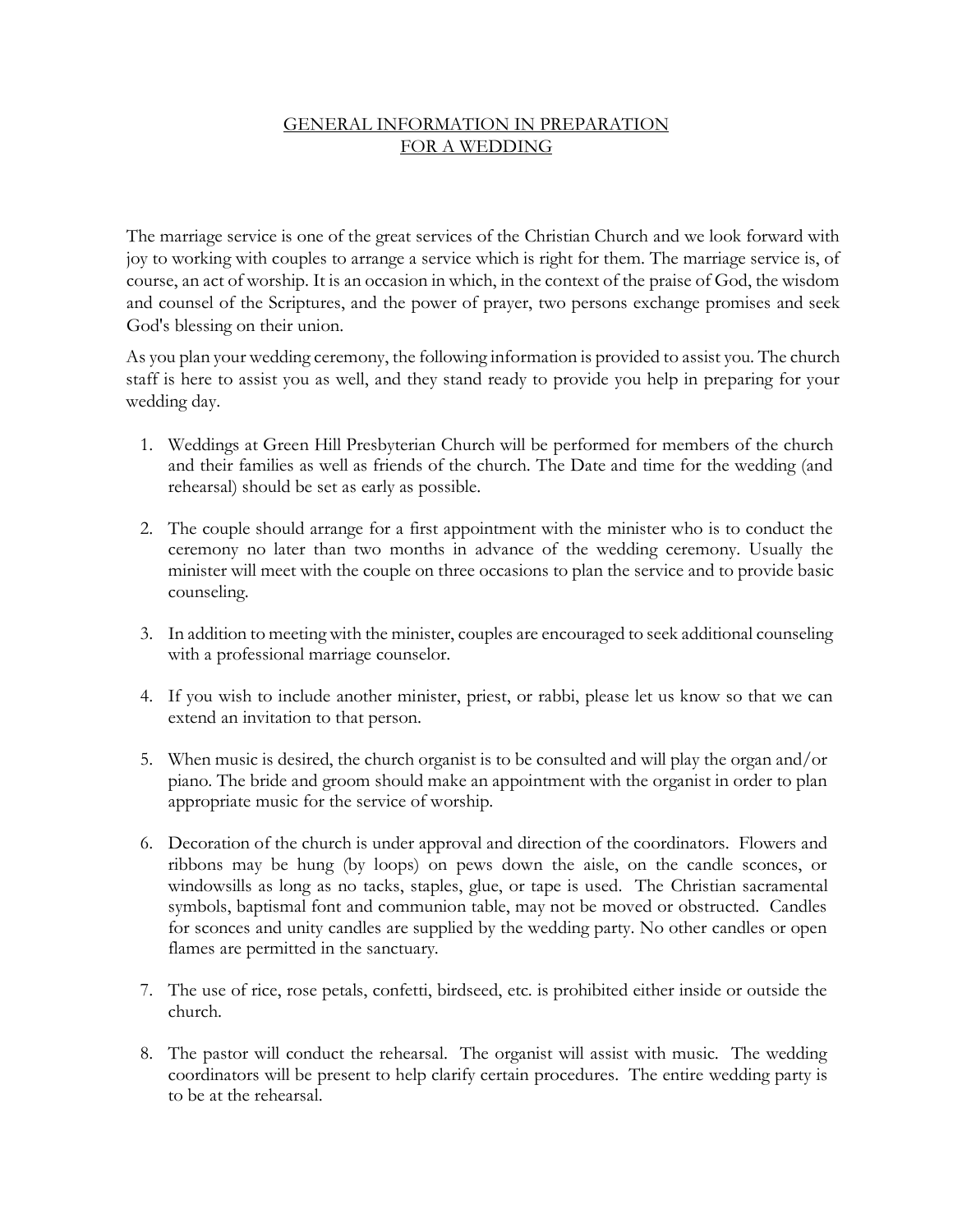- 9. Please present the marriage license to the pastor no later than the day before the wedding.
- 10. Your wedding photographer may take **non-flash** photographs during the service from the back of the church. Video cameras may be used in a stationary position with **NO LIGHTS.**  Video Cameras should be placed in such a way that they are not a distraction; thus they should not be in clear view of the congregation. Please check with the minister before the service regarding placement. It is important that photographers remain stationary during the service, because movement will draw attention away from the service itself.
- 11. A wedding bulletin may be provided by the wedding party. All bulletins should include the following notes:

Flash photos are not permitted during the ceremony. Posed photos may be taken following the service.

- 12. The church seats approximately 200 people maximum. The aisle is approximately 30 feet long (approximately 20 seconds of walking time).
- 13. On the day of the wedding, all members of the wedding party are to be at the church at least one half hour before the ceremony. Ushers and greeters should arrive an hour before the service to welcome guests and assist with seating.
- 14. The sanctuary will be closed one hour after the wedding is over.
- 15. The order of service will be determined in consultation with the officiating minister. A sample order of service is included in this brochure.

The church staff wants to do everything possible to make your wedding day as memorable, safe, and joyful as possible. Thorough preparation and good communication with the church staff is essential in the months and weeks prior to your wedding. Please call the church office if you have any questions or need clarification about information provided in this brochure.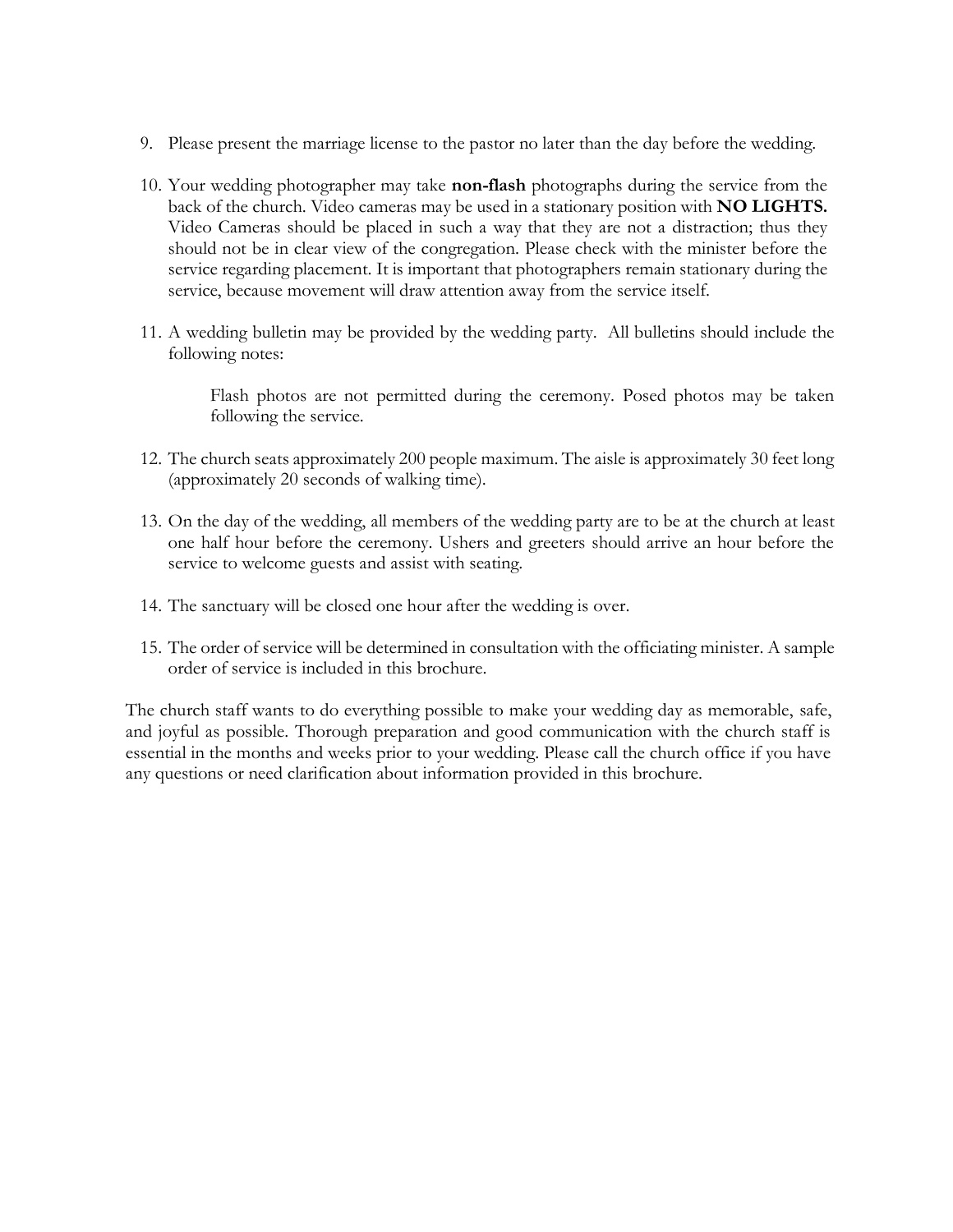#### GENERAL ORDER FOR MARRIAGE SERVICE

PRELUDE

PROCESSIONAL

OPENING WORDS

OPENING PRAYER

(HYMN)

QUESTIONS OF INTENT

CONGREGATIONAL AFFIRMATION

#### AFFIRMATION OF PARENTS

READING(S)

(HYMN)

**REFLECTION** 

VOWS

RINGS

PRAYERS

PRONOUNCEMENT

BENEDICTION

RECESSIONAL